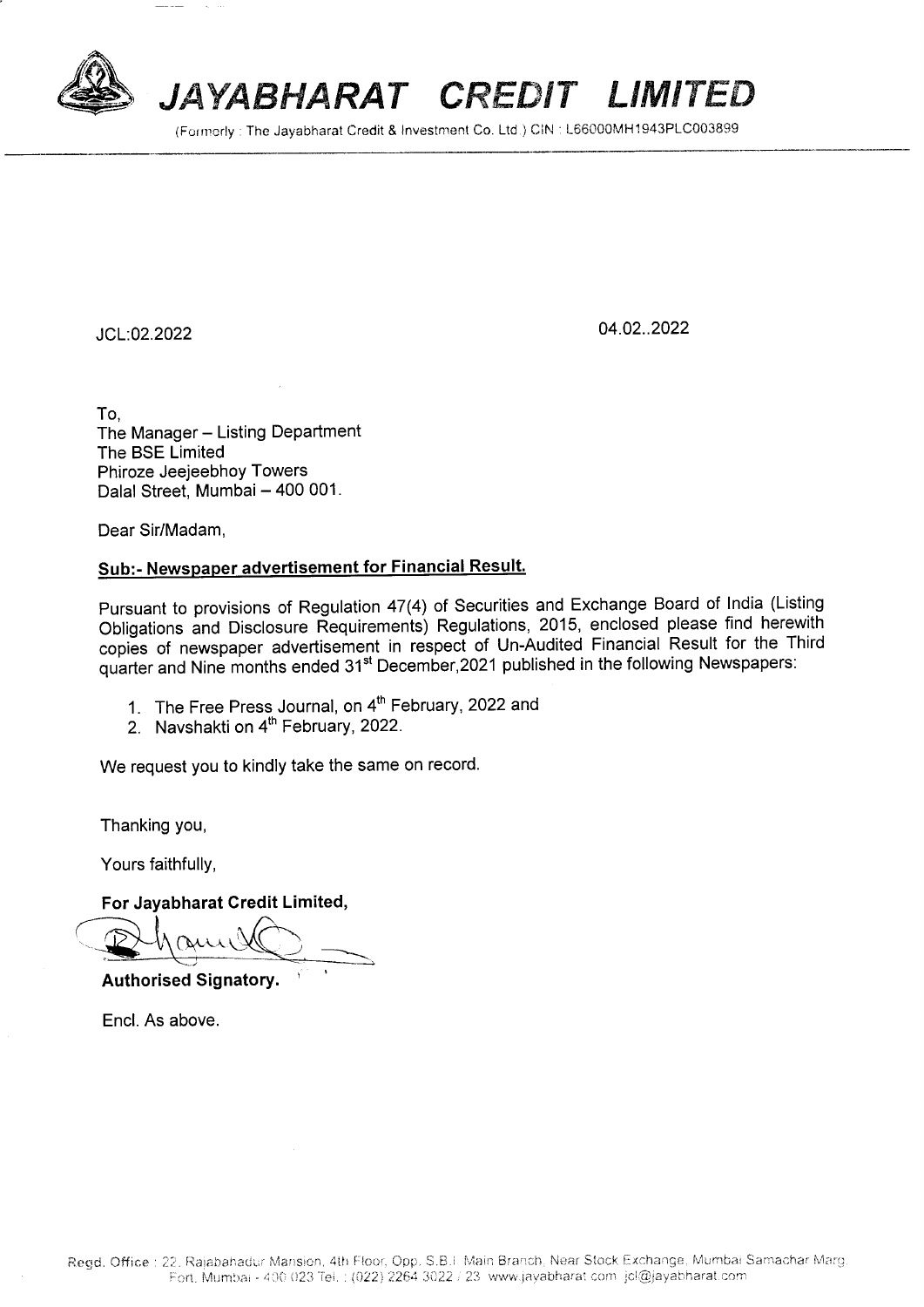|              | MUMBAI   FRIDAY   FEBRUARY 4, 2022   www.freepressjournal.in                                                                                                                                                                                                                                                                                                                                                                                                                                                                                                                                                                                                                                                                             |                                                                                                                                                                                                                |                              |                                                 |                                                                       |                                                                  |                                                                                              |                                             |
|--------------|------------------------------------------------------------------------------------------------------------------------------------------------------------------------------------------------------------------------------------------------------------------------------------------------------------------------------------------------------------------------------------------------------------------------------------------------------------------------------------------------------------------------------------------------------------------------------------------------------------------------------------------------------------------------------------------------------------------------------------------|----------------------------------------------------------------------------------------------------------------------------------------------------------------------------------------------------------------|------------------------------|-------------------------------------------------|-----------------------------------------------------------------------|------------------------------------------------------------------|----------------------------------------------------------------------------------------------|---------------------------------------------|
|              |                                                                                                                                                                                                                                                                                                                                                                                                                                                                                                                                                                                                                                                                                                                                          | <b>JAYABHARAT CREDIT LIMITED</b><br>(Formerly known as The Jayabharat Credit & Investment Co. Ltd.)<br>Regd. Office:19-20, Rajabhadur Mansion No. 22, 4th Floor, Opp. S.B.I. Main Branch, Near Stock Exchange, |                              | Mumbai Samachar Marg, Fort, Mumbai - 400023.    |                                                                       |                                                                  |                                                                                              |                                             |
|              | <b>Since 1943</b>                                                                                                                                                                                                                                                                                                                                                                                                                                                                                                                                                                                                                                                                                                                        | Tel: (022) 22643022/23, Email: jcl@jayabharat.com, Website: www.jayabharat.com                                                                                                                                 |                              |                                                 |                                                                       |                                                                  |                                                                                              |                                             |
|              | STATEMENT OF STANDALONE RESULTS FOR THE THIRD QUARTER AND NINE MONTHS ENDED 31 <sup>st</sup> DECEMBER 2021                                                                                                                                                                                                                                                                                                                                                                                                                                                                                                                                                                                                                               |                                                                                                                                                                                                                |                              |                                                 |                                                                       |                                                                  |                                                                                              | (Rs. In Lacs)                               |
|              | <b>Standalone</b>                                                                                                                                                                                                                                                                                                                                                                                                                                                                                                                                                                                                                                                                                                                        |                                                                                                                                                                                                                |                              | <b>Quarter Ended</b>                            |                                                                       | <b>Nine Months Ended</b>                                         |                                                                                              | Year Ended                                  |
| Sr.<br>No.   | Particulars                                                                                                                                                                                                                                                                                                                                                                                                                                                                                                                                                                                                                                                                                                                              |                                                                                                                                                                                                                | 3 months<br>Quarter<br>ended | <b>Previous</b><br>3 months<br>Quarter<br>ended | Corresponding<br>3 months<br>Ouarter<br>ended in the<br>previous year | Year to date<br>figures for<br><b>CULLERI</b><br>period<br>ended | Year to date<br>flaures for<br>the previous<br>year ended                                    | <b>Previous</b><br>Accounting<br>Year ended |
|              |                                                                                                                                                                                                                                                                                                                                                                                                                                                                                                                                                                                                                                                                                                                                          |                                                                                                                                                                                                                | (Unaudited)                  | (Unaudited)                                     |                                                                       | (Unaudited) (Unaudited)                                          | (31.12.2021) (30.09.2021) (31.12.2020) (31.12.2021) (31.12.2020) (31.03.2021)<br>(Unaudited) | (Audited)                                   |
|              | <b>Income from Operations</b>                                                                                                                                                                                                                                                                                                                                                                                                                                                                                                                                                                                                                                                                                                            |                                                                                                                                                                                                                |                              |                                                 |                                                                       |                                                                  |                                                                                              |                                             |
|              | (a) Revenue from Operations                                                                                                                                                                                                                                                                                                                                                                                                                                                                                                                                                                                                                                                                                                              |                                                                                                                                                                                                                |                              | 0.06                                            | 15.65                                                                 | 0.17                                                             | 15.78                                                                                        | 30.68                                       |
|              | (b) Other Income                                                                                                                                                                                                                                                                                                                                                                                                                                                                                                                                                                                                                                                                                                                         |                                                                                                                                                                                                                | 0.05<br>0.05                 | 0.06                                            | 15.65                                                                 | 0.17                                                             | 15.78                                                                                        | 30.68                                       |
|              | <b>Total Income</b>                                                                                                                                                                                                                                                                                                                                                                                                                                                                                                                                                                                                                                                                                                                      |                                                                                                                                                                                                                |                              |                                                 |                                                                       |                                                                  |                                                                                              |                                             |
| $\mathbf{z}$ | <b>Expenses</b><br>(a) Employee Benefit Expenses                                                                                                                                                                                                                                                                                                                                                                                                                                                                                                                                                                                                                                                                                         |                                                                                                                                                                                                                | 1.39                         | 2.48                                            | 4.34                                                                  | 6.27                                                             | 14.06                                                                                        | 27.43                                       |
|              | (b) Finance Cost                                                                                                                                                                                                                                                                                                                                                                                                                                                                                                                                                                                                                                                                                                                         |                                                                                                                                                                                                                | 0.19                         | 0.19                                            | 0.20                                                                  | 0.56                                                             | 0.60                                                                                         | 0.80                                        |
|              | (c) Depreciation and Amortisation Expenses<br>(d) Other Expenses                                                                                                                                                                                                                                                                                                                                                                                                                                                                                                                                                                                                                                                                         |                                                                                                                                                                                                                | 19.04                        | 17.47                                           | 17.73                                                                 | 55.17                                                            | 51.91<br>66.57                                                                               | 80.24<br>108.47                             |
|              | <b>Total Expenses</b>                                                                                                                                                                                                                                                                                                                                                                                                                                                                                                                                                                                                                                                                                                                    |                                                                                                                                                                                                                | 20.62                        | 20.14<br>(20.08)                                | 22.27<br>(6.62)                                                       | 62.00<br>(61.83)                                                 | (50.79)                                                                                      | (77.79)                                     |
| 3            | Profit / (Loss) before, Exceptional Items and Tax (1-2)                                                                                                                                                                                                                                                                                                                                                                                                                                                                                                                                                                                                                                                                                  |                                                                                                                                                                                                                | (20.57)                      |                                                 |                                                                       |                                                                  |                                                                                              |                                             |
| 4            | <b>Exceptional Items</b>                                                                                                                                                                                                                                                                                                                                                                                                                                                                                                                                                                                                                                                                                                                 |                                                                                                                                                                                                                | (20.57)                      | (20.08)                                         | (6.62)                                                                | (61.83)                                                          | (50.79)                                                                                      | (77.79)                                     |
| 5<br>6       | Profit / (Loss) before Tax (5-6)<br><b>Tax Expenses</b>                                                                                                                                                                                                                                                                                                                                                                                                                                                                                                                                                                                                                                                                                  |                                                                                                                                                                                                                |                              |                                                 |                                                                       |                                                                  |                                                                                              |                                             |
|              | (a) Current Tax                                                                                                                                                                                                                                                                                                                                                                                                                                                                                                                                                                                                                                                                                                                          |                                                                                                                                                                                                                |                              |                                                 |                                                                       |                                                                  |                                                                                              |                                             |
|              | (b) Deferred Tax<br>Tax Adjustment (Excess) Short provision of earlier years                                                                                                                                                                                                                                                                                                                                                                                                                                                                                                                                                                                                                                                             |                                                                                                                                                                                                                |                              |                                                 |                                                                       |                                                                  |                                                                                              |                                             |
|              | <b>Total Tax Expenses</b>                                                                                                                                                                                                                                                                                                                                                                                                                                                                                                                                                                                                                                                                                                                |                                                                                                                                                                                                                |                              | $\bullet$                                       | $\overline{\phantom{a}}$                                              |                                                                  |                                                                                              | (77.79)                                     |
| 7            | Net Prefit/ (Loss) for the period (5-6)                                                                                                                                                                                                                                                                                                                                                                                                                                                                                                                                                                                                                                                                                                  |                                                                                                                                                                                                                | (20.57)                      | (20.08)                                         | (6.62)                                                                | (61.83)                                                          | (50.79)                                                                                      |                                             |
|              | Other Comprehensive Income /(Lass)                                                                                                                                                                                                                                                                                                                                                                                                                                                                                                                                                                                                                                                                                                       |                                                                                                                                                                                                                |                              |                                                 |                                                                       |                                                                  |                                                                                              |                                             |
|              | (a) items not to be reclassified to Profit & Loss Accounts<br>(b) income tax relating to items not to be reclassified to                                                                                                                                                                                                                                                                                                                                                                                                                                                                                                                                                                                                                 |                                                                                                                                                                                                                |                              |                                                 |                                                                       |                                                                  |                                                                                              |                                             |
|              | Profit & Loss Accounts                                                                                                                                                                                                                                                                                                                                                                                                                                                                                                                                                                                                                                                                                                                   |                                                                                                                                                                                                                |                              |                                                 |                                                                       |                                                                  |                                                                                              |                                             |
|              | (c) Items reclassified to Profit & Loss Accounts                                                                                                                                                                                                                                                                                                                                                                                                                                                                                                                                                                                                                                                                                         |                                                                                                                                                                                                                |                              |                                                 |                                                                       |                                                                  |                                                                                              |                                             |
|              | (d) Income tax relating to items reclassified to Profit &<br><b>Loss Accounts</b>                                                                                                                                                                                                                                                                                                                                                                                                                                                                                                                                                                                                                                                        |                                                                                                                                                                                                                |                              |                                                 |                                                                       | ä,                                                               | $\blacksquare$                                                                               | ÷,                                          |
|              | Total Other Comprehensive Income /(Loss)                                                                                                                                                                                                                                                                                                                                                                                                                                                                                                                                                                                                                                                                                                 |                                                                                                                                                                                                                | $\tilde{\phantom{a}}$        | $\overline{a}$                                  | ä,                                                                    |                                                                  |                                                                                              |                                             |
| 9            | Other Comprehensive Income/(Loss) for the period                                                                                                                                                                                                                                                                                                                                                                                                                                                                                                                                                                                                                                                                                         |                                                                                                                                                                                                                |                              |                                                 |                                                                       |                                                                  |                                                                                              |                                             |
|              | (Net of Tax Expenses) (8-9)<br>10 Total Comprehensive Income/(Loss)                                                                                                                                                                                                                                                                                                                                                                                                                                                                                                                                                                                                                                                                      |                                                                                                                                                                                                                | (20.57)                      | (20.08)                                         | (662)                                                                 | (61.83)                                                          | (50.79)                                                                                      | (77.79)                                     |
|              | Paid -up Equity Share Capital (Face Value of Rs. 10/- each)<br>11                                                                                                                                                                                                                                                                                                                                                                                                                                                                                                                                                                                                                                                                        |                                                                                                                                                                                                                | 500.00                       | 500.00                                          | 500.00                                                                | 500.00                                                           | 500.00                                                                                       | 500.00                                      |
|              | Reserves excluding Revaluation Reserves as per Balance Sheet<br>12 i                                                                                                                                                                                                                                                                                                                                                                                                                                                                                                                                                                                                                                                                     |                                                                                                                                                                                                                |                              |                                                 |                                                                       |                                                                  |                                                                                              | (6, 142.18)                                 |
|              | of previous Accounting Year                                                                                                                                                                                                                                                                                                                                                                                                                                                                                                                                                                                                                                                                                                              |                                                                                                                                                                                                                |                              |                                                 |                                                                       |                                                                  |                                                                                              |                                             |
|              | 13 Earning Per Share before and after Extra-ordinary Items<br>(of Rs. 10/- each) (not annualised):                                                                                                                                                                                                                                                                                                                                                                                                                                                                                                                                                                                                                                       |                                                                                                                                                                                                                |                              |                                                 |                                                                       |                                                                  |                                                                                              |                                             |
|              |                                                                                                                                                                                                                                                                                                                                                                                                                                                                                                                                                                                                                                                                                                                                          |                                                                                                                                                                                                                | (0.41)                       | (0.40)                                          | (0.13)                                                                | (1.24)                                                           | (1.02)                                                                                       | (1.56)<br>(1.56)                            |
|              | (b) Diluted (Rs)                                                                                                                                                                                                                                                                                                                                                                                                                                                                                                                                                                                                                                                                                                                         |                                                                                                                                                                                                                |                              |                                                 |                                                                       |                                                                  |                                                                                              |                                             |
|              | (a) Basic (Rs.)<br>1. The above Standalone Financial Results have been approved by the Audit Committee in its meeting held on Thursday, 3rd February, 2022 and the<br>same was followed by an approval of the Board of Directors in its meeting held on the same day.<br>2. The Statutory Auditors of the Company have carried out a Limited Review of the Standalone Financial Results for the Third Quarter and Nine Months<br>ended 31st December, 2021.<br>3. The Company has activity of one segment of Business Operation and the said activity is Non-Operational at present.<br>4. The Statement has been prepared in accordance with the Companies (Indian Accounting Standard) Rules, 2015 (Ind - As) prescribed under section |                                                                                                                                                                                                                | (0.41)                       | (0.40)                                          | (0.13)                                                                | (1.24)                                                           | (1.02)                                                                                       |                                             |
|              | 133 of the Companies Act, 2013 and other recognised accounting practices and policies to the extent applicable.<br>5. The Company has adopted Indian Accounting Standard (Ind - As) from 1st April, 2019 and accordingly these Financial Results have been prepared in                                                                                                                                                                                                                                                                                                                                                                                                                                                                   |                                                                                                                                                                                                                |                              |                                                 |                                                                       |                                                                  |                                                                                              |                                             |
|              | accordance with the Company's principles, generally accepted and there is no impact on Financial Statements due to transition.                                                                                                                                                                                                                                                                                                                                                                                                                                                                                                                                                                                                           |                                                                                                                                                                                                                |                              |                                                 |                                                                       |                                                                  |                                                                                              |                                             |
|              | 6. Other than Fixed Deposit in Nationalised Bank. the Company does not have any other investment.                                                                                                                                                                                                                                                                                                                                                                                                                                                                                                                                                                                                                                        |                                                                                                                                                                                                                |                              |                                                 |                                                                       |                                                                  |                                                                                              |                                             |
|              | 7. Financial Statement have been prepared on the basis of Contractual and Statutory obligations.                                                                                                                                                                                                                                                                                                                                                                                                                                                                                                                                                                                                                                         |                                                                                                                                                                                                                |                              |                                                 |                                                                       |                                                                  |                                                                                              |                                             |
|              | 8. Financial Statement have been prepared in accordance with (Ind - As) notified under Companies (Indian Accounting standard) Rules 2015 as                                                                                                                                                                                                                                                                                                                                                                                                                                                                                                                                                                                              |                                                                                                                                                                                                                |                              |                                                 |                                                                       |                                                                  |                                                                                              |                                             |
|              | amended.<br>9. The figures for the corresponding period have been regrouped re-classified, wherever necessary as per our Report attached.                                                                                                                                                                                                                                                                                                                                                                                                                                                                                                                                                                                                |                                                                                                                                                                                                                |                              |                                                 |                                                                       |                                                                  |                                                                                              |                                             |
|              |                                                                                                                                                                                                                                                                                                                                                                                                                                                                                                                                                                                                                                                                                                                                          |                                                                                                                                                                                                                |                              |                                                 |                                                                       |                                                                  |                                                                                              | Aor and on behalf of the Board of Directors |
|              |                                                                                                                                                                                                                                                                                                                                                                                                                                                                                                                                                                                                                                                                                                                                          |                                                                                                                                                                                                                |                              |                                                 |                                                                       |                                                                  |                                                                                              | <b>JAYABHARAT CREDIT LIMITED</b>            |
|              | <b>SANDEEP R TAMHANE</b><br><b>Chartered Accountants</b>                                                                                                                                                                                                                                                                                                                                                                                                                                                                                                                                                                                                                                                                                 |                                                                                                                                                                                                                |                              |                                                 |                                                                       |                                                                  |                                                                                              | <b>ARUN MITTER</b>                          |
|              | FCA NO: 046206                                                                                                                                                                                                                                                                                                                                                                                                                                                                                                                                                                                                                                                                                                                           |                                                                                                                                                                                                                |                              |                                                 |                                                                       |                                                                  |                                                                                              | <b>Director</b>                             |
|              | Place: Mumbai                                                                                                                                                                                                                                                                                                                                                                                                                                                                                                                                                                                                                                                                                                                            |                                                                                                                                                                                                                |                              |                                                 |                                                                       |                                                                  |                                                                                              | (DIN: 00022941)                             |
|              | Date: 3rd February, 2022                                                                                                                                                                                                                                                                                                                                                                                                                                                                                                                                                                                                                                                                                                                 |                                                                                                                                                                                                                |                              |                                                 |                                                                       |                                                                  |                                                                                              | Place: New Deihi, Date: 3rd February, 2022  |

 $\frac{1}{2} \left( \frac{1}{2} \right)$